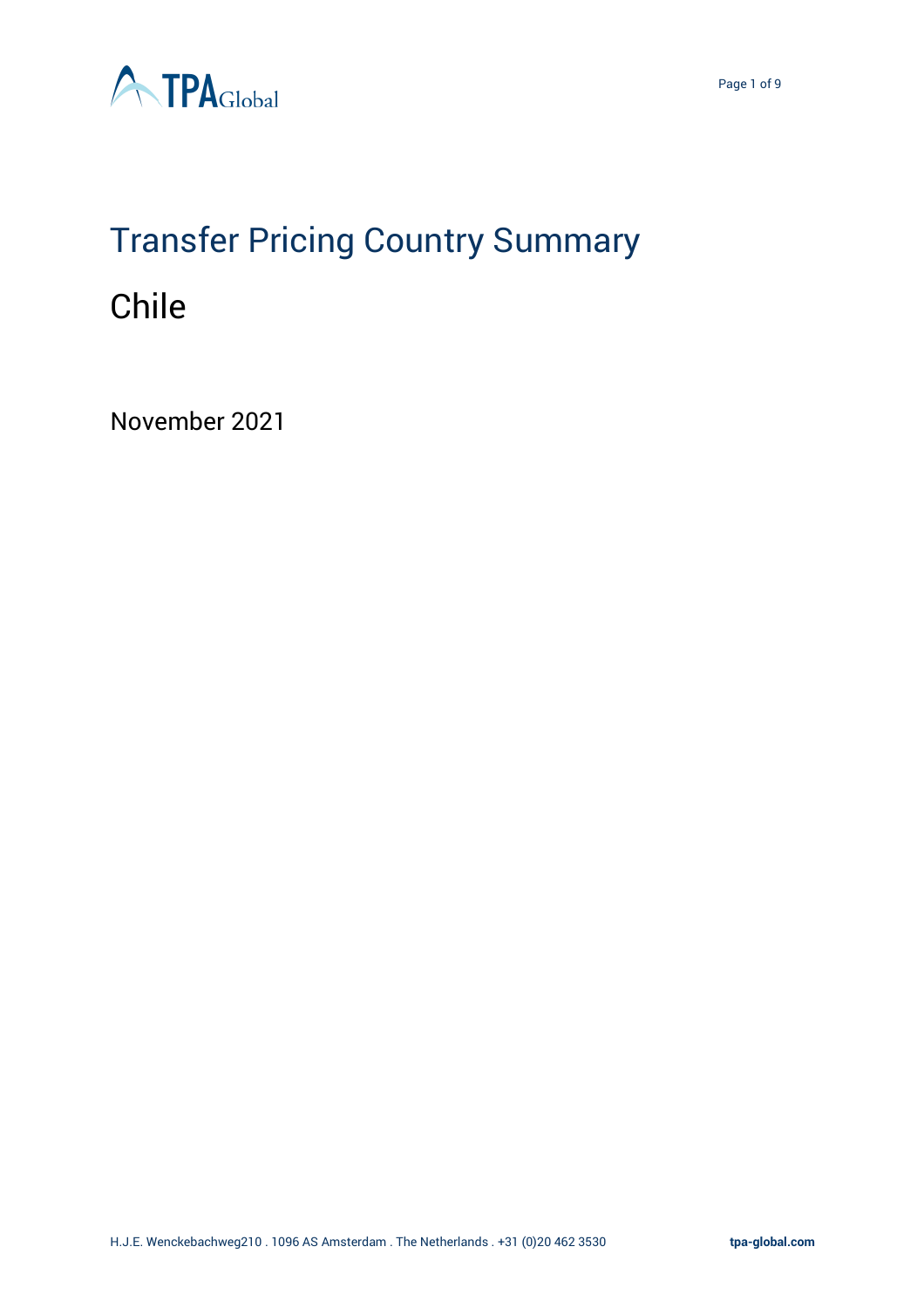# **ATPA**Global

| 1.           |    |                                                                               |  |  |  |  |  |  |
|--------------|----|-------------------------------------------------------------------------------|--|--|--|--|--|--|
| 2.           |    |                                                                               |  |  |  |  |  |  |
| a)           |    |                                                                               |  |  |  |  |  |  |
| b)           |    |                                                                               |  |  |  |  |  |  |
| c)           |    |                                                                               |  |  |  |  |  |  |
| d)           |    |                                                                               |  |  |  |  |  |  |
| e)           |    |                                                                               |  |  |  |  |  |  |
| f)           |    |                                                                               |  |  |  |  |  |  |
| 3.           |    |                                                                               |  |  |  |  |  |  |
| a)           |    |                                                                               |  |  |  |  |  |  |
| b)           |    |                                                                               |  |  |  |  |  |  |
| c)           |    |                                                                               |  |  |  |  |  |  |
| d)           |    |                                                                               |  |  |  |  |  |  |
| e)           |    |                                                                               |  |  |  |  |  |  |
| f)           |    |                                                                               |  |  |  |  |  |  |
| g)           |    |                                                                               |  |  |  |  |  |  |
| h)           |    |                                                                               |  |  |  |  |  |  |
| i)           |    | Production Process for TP Relevant Returns, Documents, Forms and Financials 7 |  |  |  |  |  |  |
| j)           |    |                                                                               |  |  |  |  |  |  |
| k)           |    |                                                                               |  |  |  |  |  |  |
| $\mathsf{I}$ |    |                                                                               |  |  |  |  |  |  |
|              | m) |                                                                               |  |  |  |  |  |  |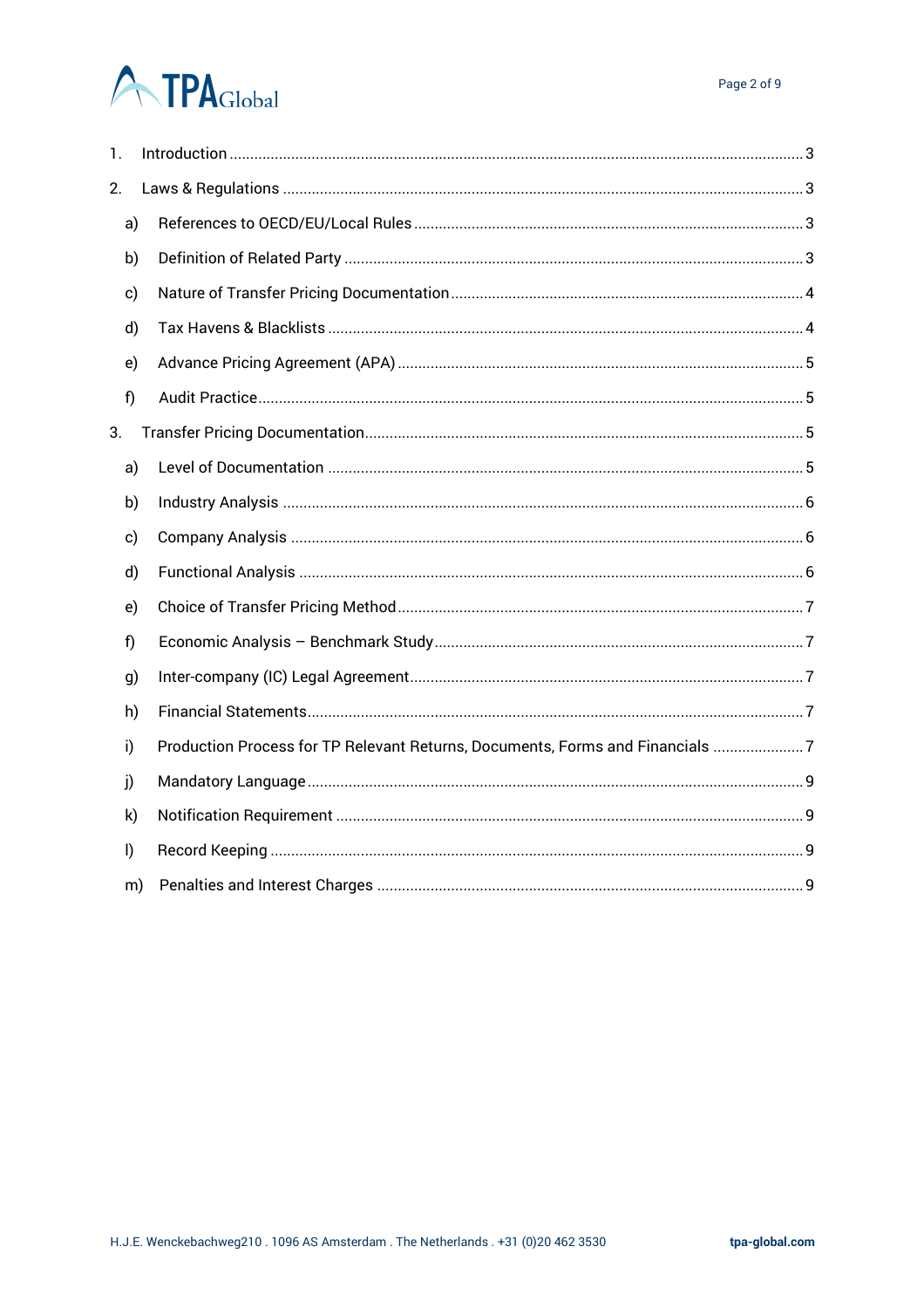

# <span id="page-2-0"></span>1. Introduction

Chile is a member of the OECD and since 1998 it has transfer pricing rules. In the recent years, Chile has been introducing changes in the national legislation in order to adapt its standards to the OECD requirements. As a member of the OECD, its transfer pricing rules are consistent with the OECD Guidelines.

# <span id="page-2-2"></span><span id="page-2-1"></span>2. Laws & Regulations

## a) References to OECD/EU/Local Rules

In Circular No. 29 of 14 June 2013, there are explicit references to the transfer pricing guidelines regarding methods, comparability analysis, and use of ranges and definition of transfer prices. Accordingly, Article 41-E of the Chilean Income Tax Law (CITL), lastly amended in 2020, contains the basic transfer pricing statutes. It prescribes the arm's length principle application between related parties. This article allows the Chilean tax authority, "*Servicio de Impuestos Internos*" (SII), to conduct audits, request specific information and challenge the prices charged, paid, or accrued between related parties if such prices do not comply with the arm's length principle. Article 41 E follows, in general, the OECD guidelines.

Chile has recently introduced the Master file (TP Form 1950) and Local File. Also, the Chilean tax authorities published an External Resolution (No. 126) on 27 December 2016, which updates the current annual transfer pricing return (affidavit) requirements to introduce the Country-by-Country reporting (CbCR).

## b) Definition of Related Party

<span id="page-2-3"></span>Article 41-E of CITL and Circular 29/2013 establishes a broad concept of the notion "related parties", which includes the following situations:

- a company incorporated abroad that participates, directly or indirectly, in the management, control or capital of a company established in Chile or vice versa;
- a person that participates, directly or indirectly, in the management, control or capital of both a Chilean enterprise and a foreign enterprise;
- a branch and its head office or another branch or a related company of the head office;
- transactions with "fictitious" resellers in foreign countries (covert relationships);
- operations among relatives;
- a transaction with an enterprise established in a low tax jurisdiction is included in a list enumerated in Article 41 D, No. 2 of the CITL unless a covenant for exchanging fiscal information between those states is in force.

The amendment, which came in force in January 2015, clearly specifies that transfer pricing legislation is applied to transactions and business activities between a foreign entity and a local one, eliminating all the previous speculations that transfer pricing regulation is valid only for activities with tax havens.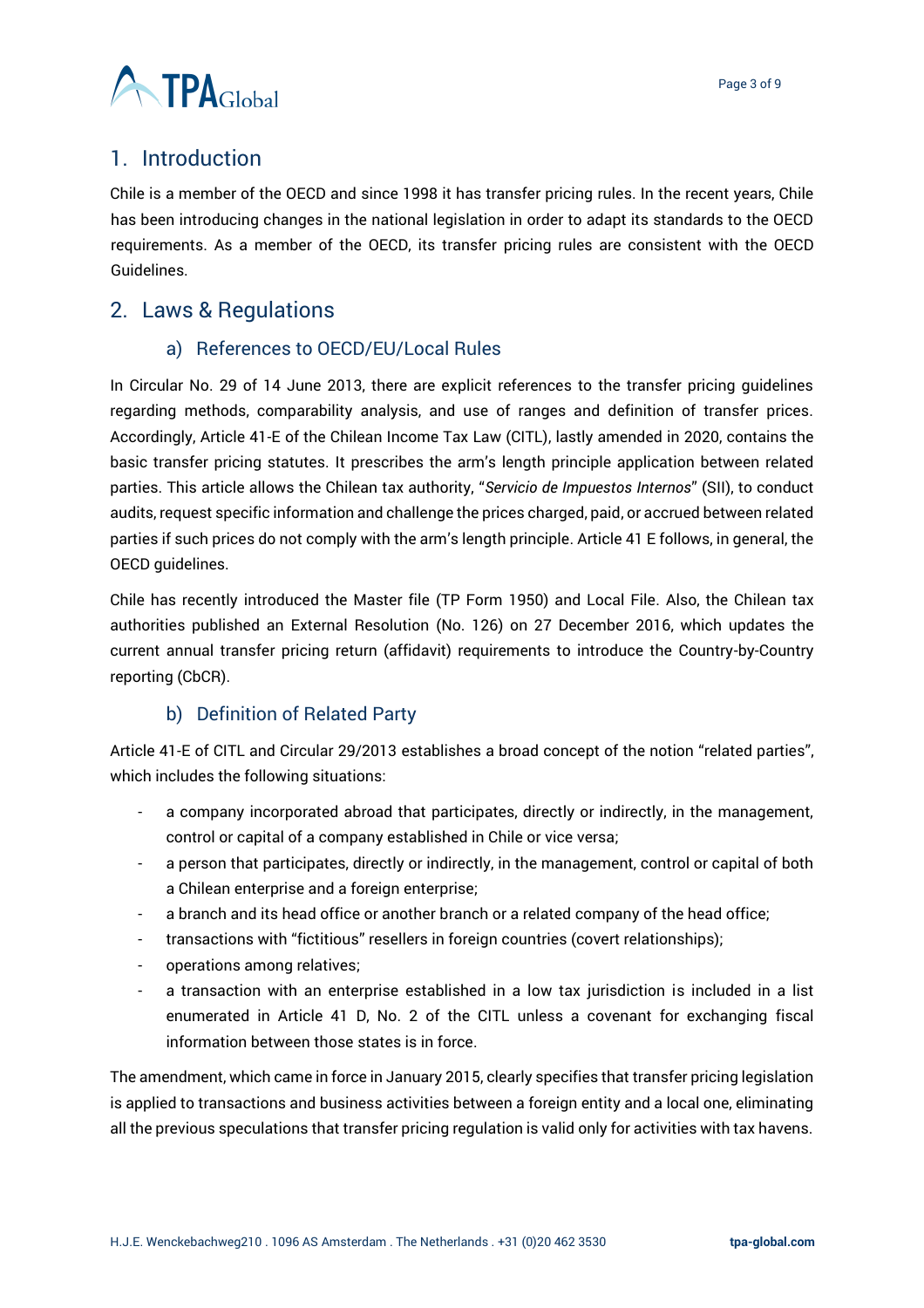

# c) Nature of Transfer Pricing Documentation

<span id="page-3-0"></span>Every year, pursuant to Article 41-E paragraph 6 of the CITL, taxpayers who carry out cross border operations subject to transfer pricing regulations must submit a sworn statement to the SII<sup>1</sup>, with the information that such institution requires, including but not limited to; (i) information on the characteristics of the operations carried out with related and unrelated parties, (ii) the methods applied to determine the prices and values of these operations, (iii) information on the taxpayers' related parties domiciled abroad, (iv) and general information on the Corporate Group to which the taxpayer belongs.

### d) Tax Havens & Blacklists

<span id="page-3-1"></span>Since 2003, Chile has been employing a blacklist of tax havens originating from the 1998 OECD Report. The criteria Chile utilises to create a list was reshaped lastly in 2014 by Article 41-H of the Tax Reform Law 20.780. According to the provisions, a territory or jurisdiction is considered to be a preferential tax regime if it meets 2 or more of the following conditions (that do apply to OECD member countries)<sup>2</sup>:

- The countries whose tax rates on foreign-sourced income with an effective tax rate lower than 17,5% (50% of the income tax rate specified in Article 58 of CITL);
- The countries who did not enter into an agreement with Chile that allows the exchange of information for tax purposes;
- The countries that do not have transfer pricing rules or such rules do not comply with OECD or UN standards;
- The countries who do not meet the conditions to be considered compliant or substantially compliant of OECD standards on transparency and exchange of information for fiscal purposes;
- The countries having one or more preferential regimes for fiscal purposes according to a qualification made by the OECD;
- The countries that only impose tax on income from local sources (territorial source principle of taxation).

Once a territory or jurisdiction is considered a preferential tax regime in Chile, certain provisions are relevant to be applied to them. These requirements/conditions are:

- Reporting obligations regarding investments in jurisdictions with a preferential tax regime;
- Under transfer pricing rules, an entity resident of a jurisdiction with a preferential tax regime is considered a related party;
- Under thin capitalisation rules, the resident of a preferential tax regime jurisdiction is considered a related party;
- Under CFC rules, an entity resident of a jurisdiction with a preferential tax regime is considered a controlled entity, and all of its income is considered passive income;

<sup>1</sup> Declaración jurada N°1907

<sup>&</sup>lt;sup>2</sup> The most recent list of tax havens is shown in the following link: [reso55\\_anexo2.pdf \(sii.cl\)](https://www.sii.cl/normativa_legislacion/resoluciones/2018/reso55_anexo2.pdf)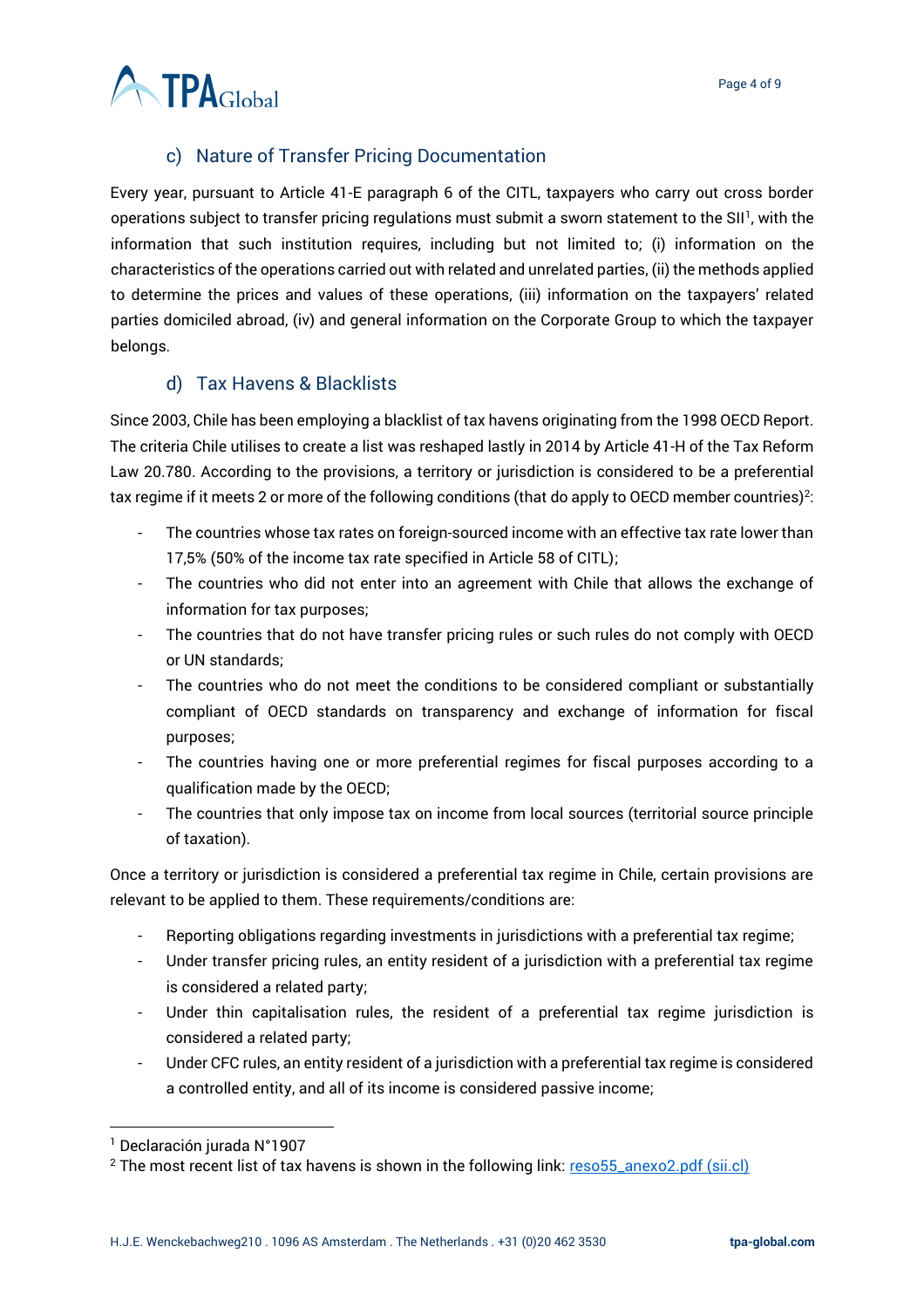# **ATPA**Global

Under withholding tax rules, the tax rate on royalties and fees for the provision of services is increased to 30% and 20% in each case.

## e) Advance Pricing Agreement (APA)

<span id="page-4-0"></span>The new Chilean statutes and regulations allow taxpayers to conclude an APA with the tax authorities, based on article 41-E Number 7 of CITL. Unilateral, bilateral and multilateral agreements are available. APA's apply from the date of their signing and will last for the following three commercial years. A renewal may be requested. The filing fee for an APA is not specified by the tax authorities yet. The detailed procedures and further information on fees are expected to be published in subsequent regulations.

## f) Audit Practice

<span id="page-4-1"></span>The SII established a highly qualified Transfer Pricing Unit and has been carrying out intensive tax audits. Based on Article 41-E CITL and recent reforms, the SII requires the taxpayers (medium and large) all the information about their operations above 200 million Chilean pesos with related parties. Other taxpayers (large taxpayers who submit CbCr) must file information about their operations above 500 million Chilean pesos. Moreover, based on both Article 41-E and Article 64 of the Tax Code, the SII is also entitled to investigate and assess domestic transactions.

Current audits are being focused on all industries involving imports, such as automotive, pharmaceuticals and electronics. Audits are also focused on shipping, mining, and some agricultural enterprises.

# <span id="page-4-3"></span><span id="page-4-2"></span>3. Transfer Pricing Documentation

## a) Level of Documentation

The Transfer Pricing Return (Form 1907); needs to be filled by medium and large taxpayers, entities with intercompany transactions exceeding 500 million Chilean Pesos and entities that made transactions with entities established in low tax jurisdictions.

The Global Sworn Return (Form 1913); which is Chile's first step in implementing the OECD's BEPS Action 13, consists of a questionnaire that collects qualitative information from the company established in Chile and the non-domiciled companies that make up the economic group to identify the large taxpayers and the company profiles more efficiently.

Master File as Annual Affidavit No. 1950; is the form that must be submitted by all companies who are also obliged to submit CbCR. These companies can be amongst others (i) parent/controlling companies of MNE groups who are tax-residents in Chile if their consolidated income exceeds € 750 million, (ii) tax-resident entities of Chile belonging to the MNE's, who is designated to file CbCR (Form 1937) by the parent or controlling entity.

Local File as Annual Affidavit No. 1951; is the form that must be submitted by the companies who meet these conditions cumulatively; (i) it belongs to the "large companies" segment that is determined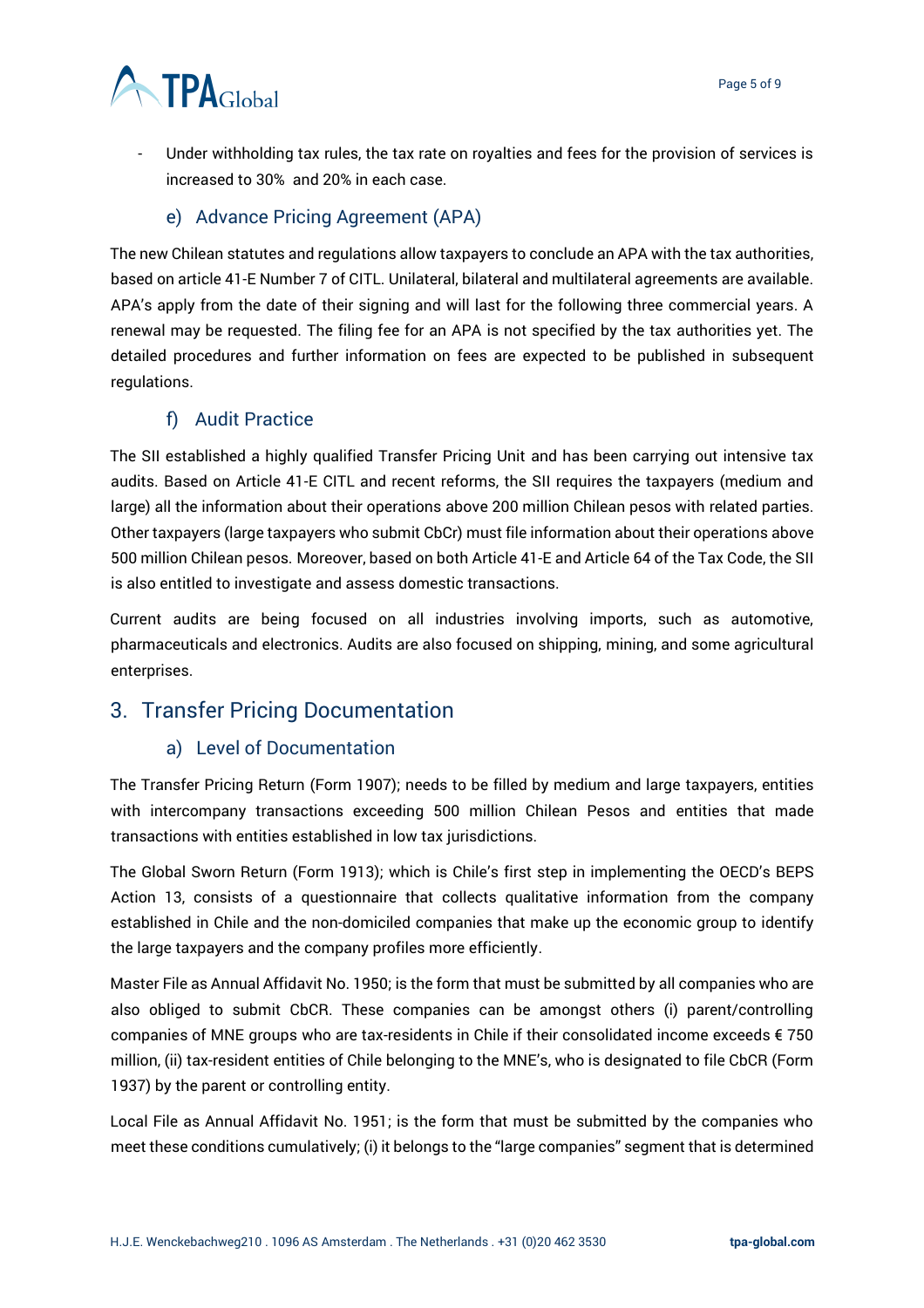

every year by the tax authorities, (ii) it has either a parent entity or controlling MNE who has submitted CbCR to the SII or any other tax authority in global extend (iii) it has carried out foreign transactions with related parties that are concerning more than 200 million pesos.

Since the requirements mentioned above (for forms 1950 and 1951) are different from the requirements of Form 1907 (Transfer Pricing Return), taxpayers subject to the submission Form 1907 must separately consider whether they are also obliged to submit Local File (Form 1951).

Regarding CbcR (Form 1937), the requirements apply to MNE's headquartered in Chile with annual consolidated group revenue equal to or exceeding €750 million in the previous year. Form 1937 (CbCr) comprises the following 7 sections:

- Section A: Taxpayer Identification,
- Section B: Data referred to group or business holding,
- Section C: Data referring to business reorganisation,
- Section D: Data referring to financial instruments and/or derivatives contracts,
- Section E: Data referred to result before of tax,
- Section F: Data referring to capital assets and,
- Section G: Data referring to international operations.

#### b) Industry Analysis

<span id="page-5-0"></span>By identifying value drivers for the relevant industry, a first indication of the level of profitability common in the industry is being given.

## c) Company Analysis

<span id="page-5-1"></span>A description of the management structure of the local entity, a local organisation chart, and a description of the individuals to whom local management reports and the country(ies) in which such individuals maintain their principal offices.

A detailed description of the business and business strategy pursued by the local entity, including an indication of whether the local entity has been involved in or affected by business restructurings or intangibles transfers in the present or immediately past year and an explanation of those aspects of such transactions affecting the local entity.

## d) Functional Analysis

<span id="page-5-2"></span>In conducting a functional analysis, an assessment is made of the significant activities and responsibilities that are performed by the related parties relevant to the Intercompany Transactions under review, the tangible and intangible assets that are employed and the risks that are borne in undertaking the business activities. Such an assessment is consistent with the recommendations that have been made in the OECD Guidelines in paragraph 1.51.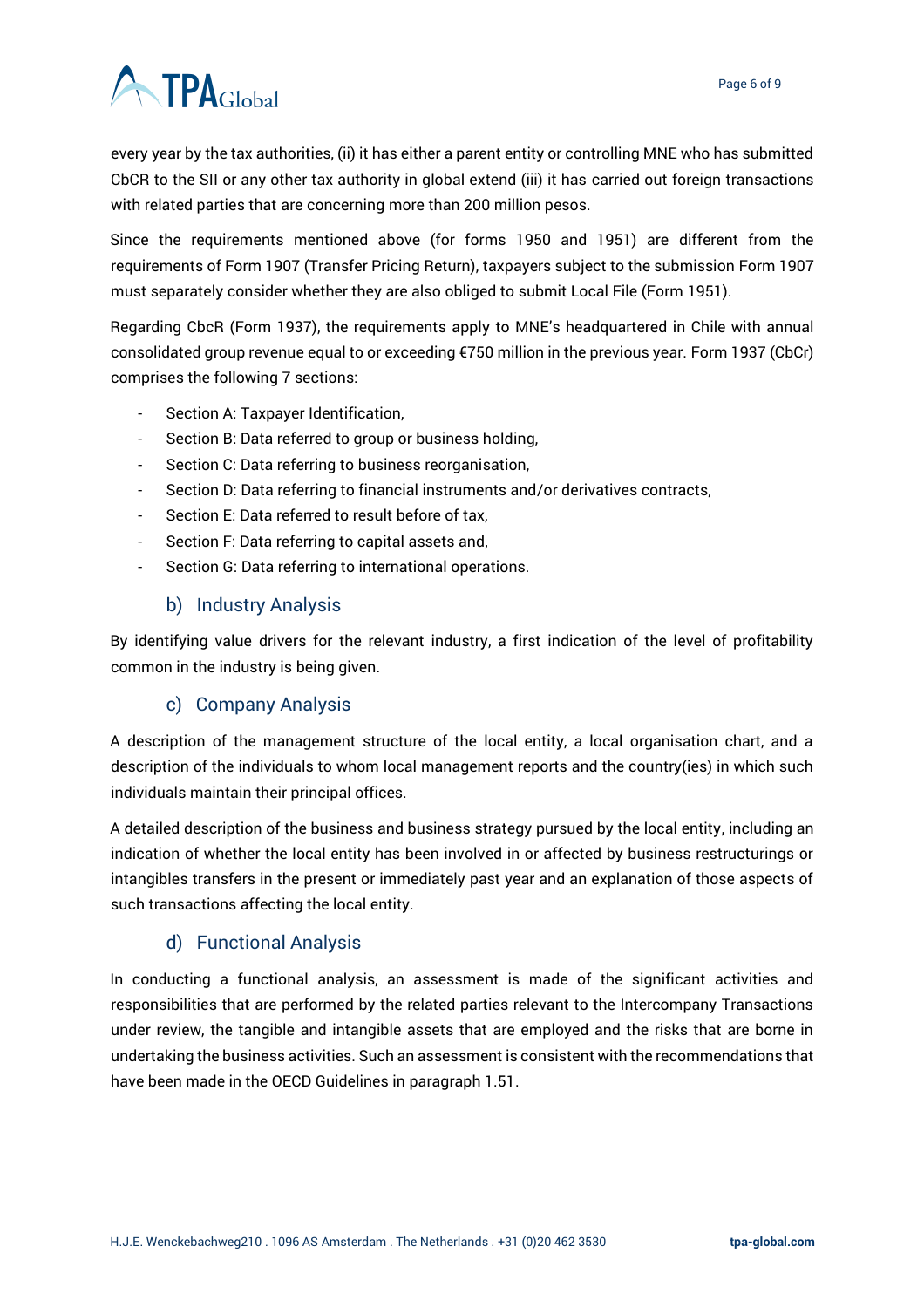

# e) Choice of Transfer Pricing Method

<span id="page-6-0"></span>Article 41-E of CITL includes specific references to the (i) CUP method, (ii) the resale price method and (iii) the cost-plus method. Additionally, the tax reform includes the traditional (iv) transactional net margin method, (v) profit split, and (vi) residual profit split, adopting the OECD Transfer Pricing Guidelines.

If none of the transactional or profit-based methods are applicable due to special circumstances and this is duly justified, other reasonable methods will be allowed.

To determine which method is to be applied in each particular case, the taxpayer must apply the most appropriate method to reflect an arm's length value considering the circumstances of the case.

# f) Economic Analysis – Benchmark Study

<span id="page-6-1"></span>Domestic and international comparables are acceptable. There are many cases where the SII has used secret comparables. In most of these cases, the SII has disclosed these comparables.

# g) Inter-company (IC) Legal Agreement

<span id="page-6-2"></span>Although an Inter-company legal agreement formalises the business and financial relationship between group entities, the legal agreements have a lower ranking since the OECD 2017 Guidelines made the "conduct of parties" the prevailing concept.

## h) Financial Statements

<span id="page-6-3"></span>Companies listed on the stock market exchange and financial institutions should include a note in the financial statements regarding the transactions between related parties. The report must contain: the transaction amount, the relationship between the related parties and other relevant financial information $3$ .

# <span id="page-6-4"></span>i) Production Process for TP Relevant Returns, Documents, Forms and Financials

In the chart below, the existence of the filing requirements with the details of which format is used, the latest filing date, notification requirement and its deadline, thresholds to be applied in case it exists, and the required languages are demonstrated. These information can be seen respectively for CIT, master file, local file, CbCR, local forms, annual accounts and segmented P&L documentations.

<sup>3</sup> https://www.bcn.cl/leychile/navegar?i=1064048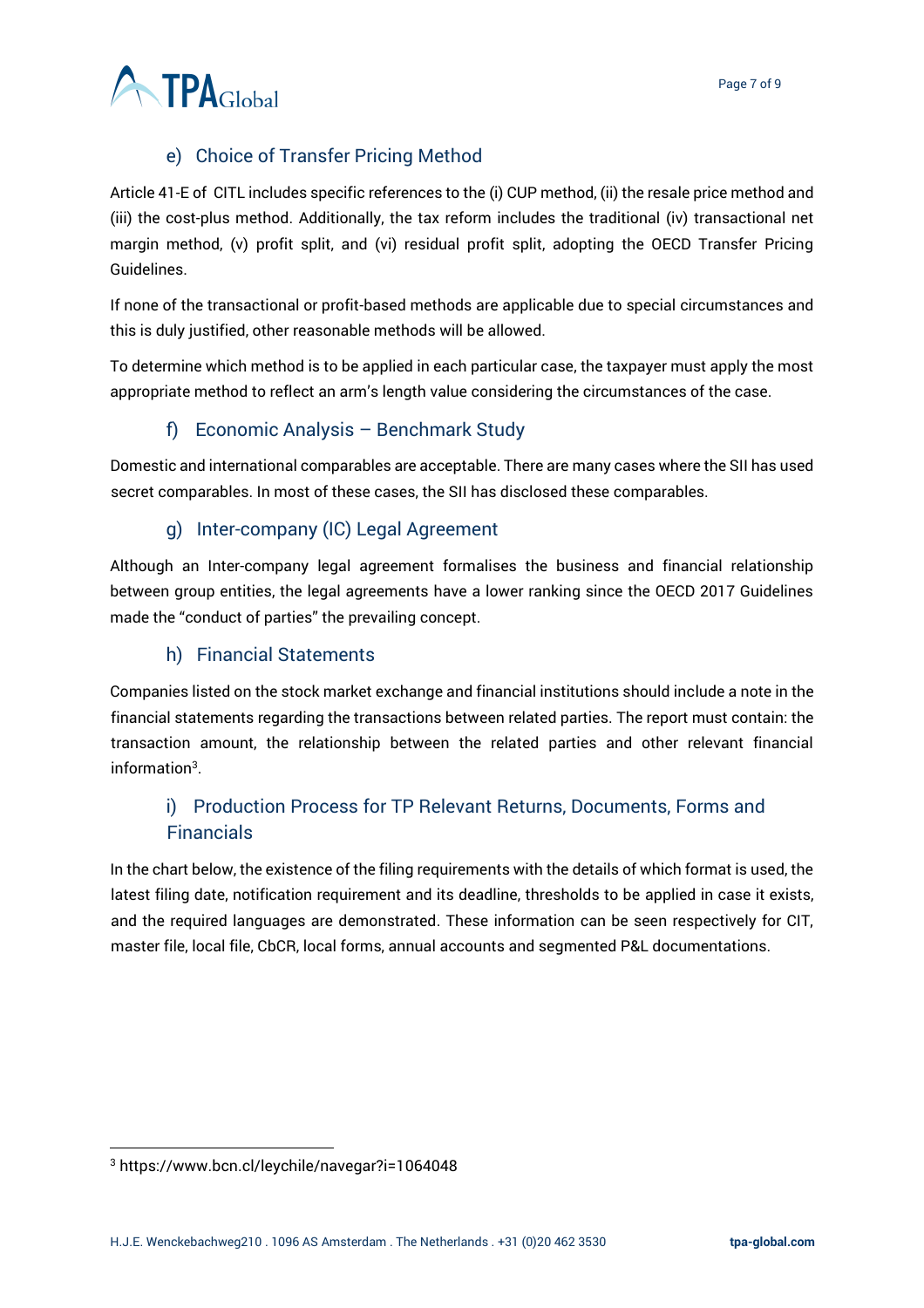

|                                                               | Prepare or<br>File? | Format                         | <b>Deadline</b>                                                                   | <b>Notification</b><br>Deadline* | Threshold*<br>(Yes/No) | Local Language<br>(Yes/No)*(If<br>"No", it can be<br>filed in English) |  |  |  |
|---------------------------------------------------------------|---------------------|--------------------------------|-----------------------------------------------------------------------------------|----------------------------------|------------------------|------------------------------------------------------------------------|--|--|--|
| Corporate<br>Income<br><b>Tax</b>                             | File                | Local<br>requirements          | 30 April, or later,<br>depending on the<br>taxes to be paid                       | No                               | <b>NA</b>              | Yes                                                                    |  |  |  |
| <b>Master File</b><br>(Form<br>1950)                          | File                | <b>OECD Guidelines</b><br>2017 | The last business day<br>of June (can be<br>extended 90 days only<br>once a year) | <b>No</b>                        | Yes                    | Yes                                                                    |  |  |  |
| <b>Local File</b><br>(Form<br>1951)                           | File                | <b>OECD Guidelines</b><br>2017 | The last business day<br>of June (can be<br>extended 90 days only<br>once a year) | N <sub>o</sub>                   | Yes                    | Yes                                                                    |  |  |  |
| <b>CbCR</b><br>(Form<br>1937)                                 | File                | <b>OECD Guidelines</b><br>2017 | The last business day<br>of June (can be<br>extended 90 days only<br>once a year) | Yes                              | Yes                    | Yes                                                                    |  |  |  |
| <b>TP Return</b><br>(Form<br>1907)                            | File                | Local<br>requirements          | The last business day<br>of June (can be<br>extended 90 days only<br>once a year) | <b>No</b>                        | Yes                    | Yes                                                                    |  |  |  |
| <b>Annual</b><br><b>Accounts</b>                              | Prepare             | <b>IFRS</b>                    | 90 days after the end<br>of the financial year                                    | No                               | Yes                    | <b>No</b>                                                              |  |  |  |
| <b>Segmented</b><br>P&L                                       | Prepare             | Excel/Other                    | Ready upon filing<br>CIT/TP documents.                                            | No                               | No                     | No                                                                     |  |  |  |
| * Chile has signed the MCAA agreement for the filing of CBCR. |                     |                                |                                                                                   |                                  |                        |                                                                        |  |  |  |

\* There are no specific statutory provisions, regulations or rules with regard to SME's (small and medium sized enterprises).

Transfer pricing documentation must be submitted no later than 6 months after the last day of the Reporting Fiscal Year of the MNE Group.

If a tax authority requests a taxpayer's transfer pricing documentation, the deadline for a taxpayer to submit its documentation to authorities is 30 days. This period may be extended by 30 days more on request.

The SII may conduct audits, make assessments, and charge taxes and fines within 3 years from the end of the term in which the taxes are due. The term is 6 years for taxes assessed through returns when the return is not filed or is willfully false.